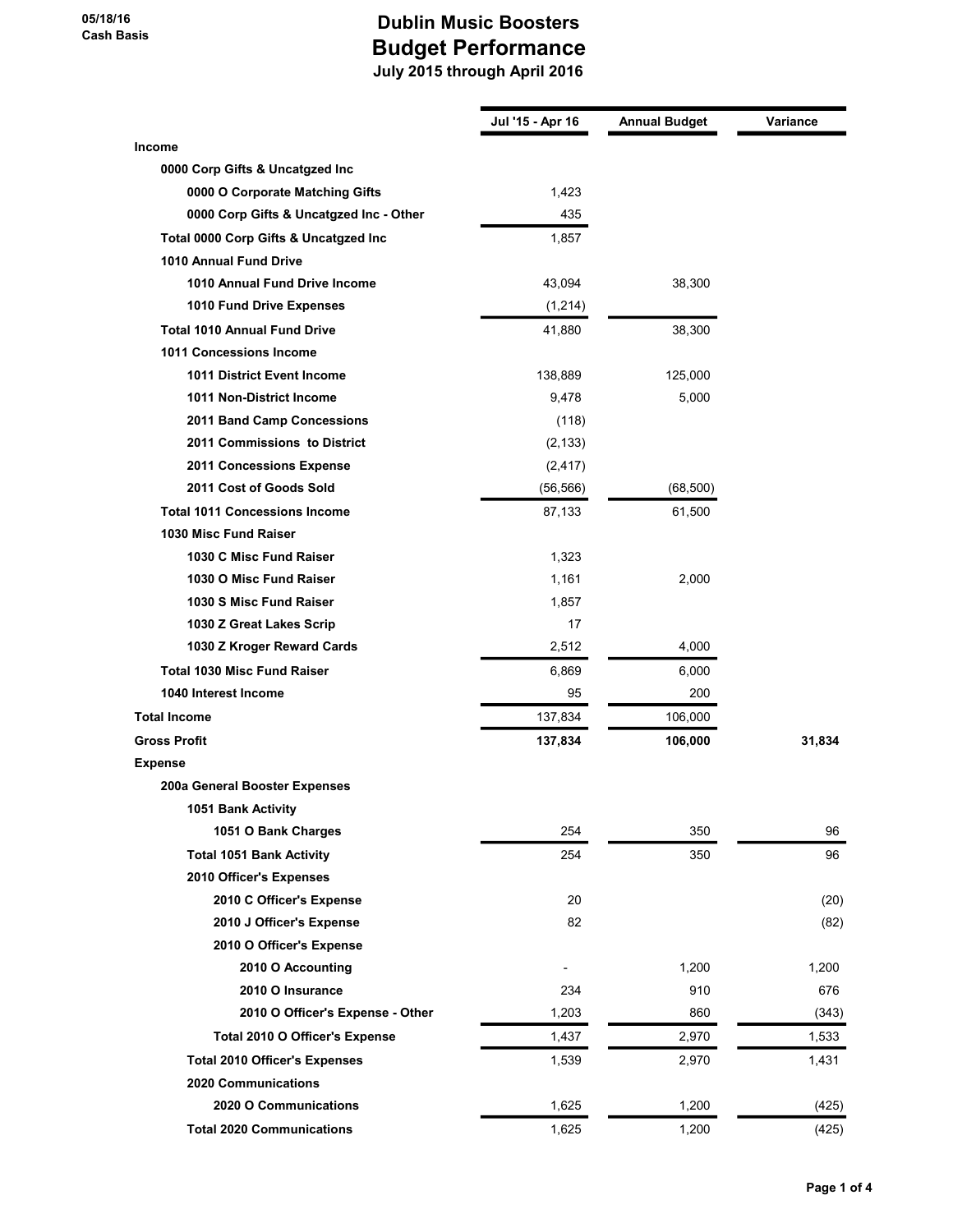|                                            | Jul '15 - Apr 16         | <b>Annual Budget</b> | Variance |
|--------------------------------------------|--------------------------|----------------------|----------|
| 2030 Memorial Scholarship                  |                          |                      |          |
| 2030 C Memorial Scholarship                | 1,000                    | 1,000                |          |
| 2030 J Memorial Scholarship                | 1,000                    | 1,000                |          |
| 2030 S Memorial Scholarship                |                          | 1,000                | 1,000    |
| <b>Total 2030 Memorial Scholarship</b>     | 2,000                    | 3,000                | 1,000    |
| <b>Total 200a General Booster Expenses</b> | 5,418                    | 7,520                | 2,102    |
| 200b Choir, Orchestra & MS                 |                          |                      |          |
| 2041 Awards - Vocal HS                     |                          |                      |          |
| 2041 C Awards Vocal HS                     |                          | 500                  | 500      |
| 2041 J Awards Vocal HS                     | 286                      | 630                  | 344      |
| 2041 S Awards Vocal HS                     | 131                      | 700                  | 569      |
| Total 2041 Awards - Vocal HS               | 417                      | 1,830                | 1,413    |
| 2050 Elementary Music                      | 408                      | 1,200                | 792      |
| 2060 Middle School Awards                  | 165                      | 720                  | 555      |
| 2065 Middle School Honors Fest             |                          | 1,350                | 1,350    |
| 2070 Middle School Music                   | 1,365                    | 6,000                | 4,635    |
| 2090 Clinics Choral                        |                          |                      |          |
| 2090 C Clinics Choral                      | 445                      | 500                  | 55       |
| 2090 J Clinics Choral                      | 330                      | 600                  | 270      |
| 2090 S Clinics Choral                      | $\overline{\phantom{a}}$ | 361                  | 361      |
| <b>Total 2090 Clinics Choral</b>           | 775                      | 1,461                | 686      |
| 2094 Clinics Orchestra                     |                          |                      |          |
| 2094 C Clinics Orchestra                   | 123                      | 400                  | 277      |
| 2094 J Clinics Orchestra                   | $\overline{\phantom{0}}$ | 360                  | 360      |
| 2094 S Clinics Orchestra                   | 157                      | 289                  | 132      |
| <b>Total 2094 Clinics Orchestra</b>        | 280                      | 1,049                | 769      |
| <b>2100 Choral Accessories</b>             |                          |                      |          |
| 2100 C Choral Accessories                  | 500                      | 500                  |          |
| 2100 J Choral Accessories                  |                          | 720                  | 720      |
| 2100 S Choral Accessories                  | -                        | 577                  | 577      |
| <b>Total 2100 Choral Accessories</b>       | 500                      | 1,797                | 1,297    |
| 2101 Orchestra Accessories                 |                          |                      |          |
| 2101 C Orchestra Accessories               | 636                      | 900                  | 264      |
| 2101 J Orchestra Accessories               | 254                      | 720                  | 466      |
| 2101 S Orchestra Accessories               | $\overline{\phantom{0}}$ | 577                  | 577      |
| <b>Total 2101 Orchestra Accessories</b>    | 890                      | 2,197                | 1,307    |
| Total 200b Choir, Orchestra & MS           | 4,800                    | 17,604               | 12,804   |
| 200c HS Band Fixed Exp                     |                          |                      |          |
| 2031 Field Cmder Scholarships              |                          |                      |          |
| 2031 C Scholarships                        | 840                      | 1,350                | 510      |
| 2031 J Scholarships                        |                          | 800                  | 800      |
| 2031 S Scholarships                        |                          | 400                  | 400      |
| <b>Total 2031 Field Cmder Scholarships</b> | 840                      | 2,550                | 1,710    |
| 2110 Transportation Maintenance            |                          |                      |          |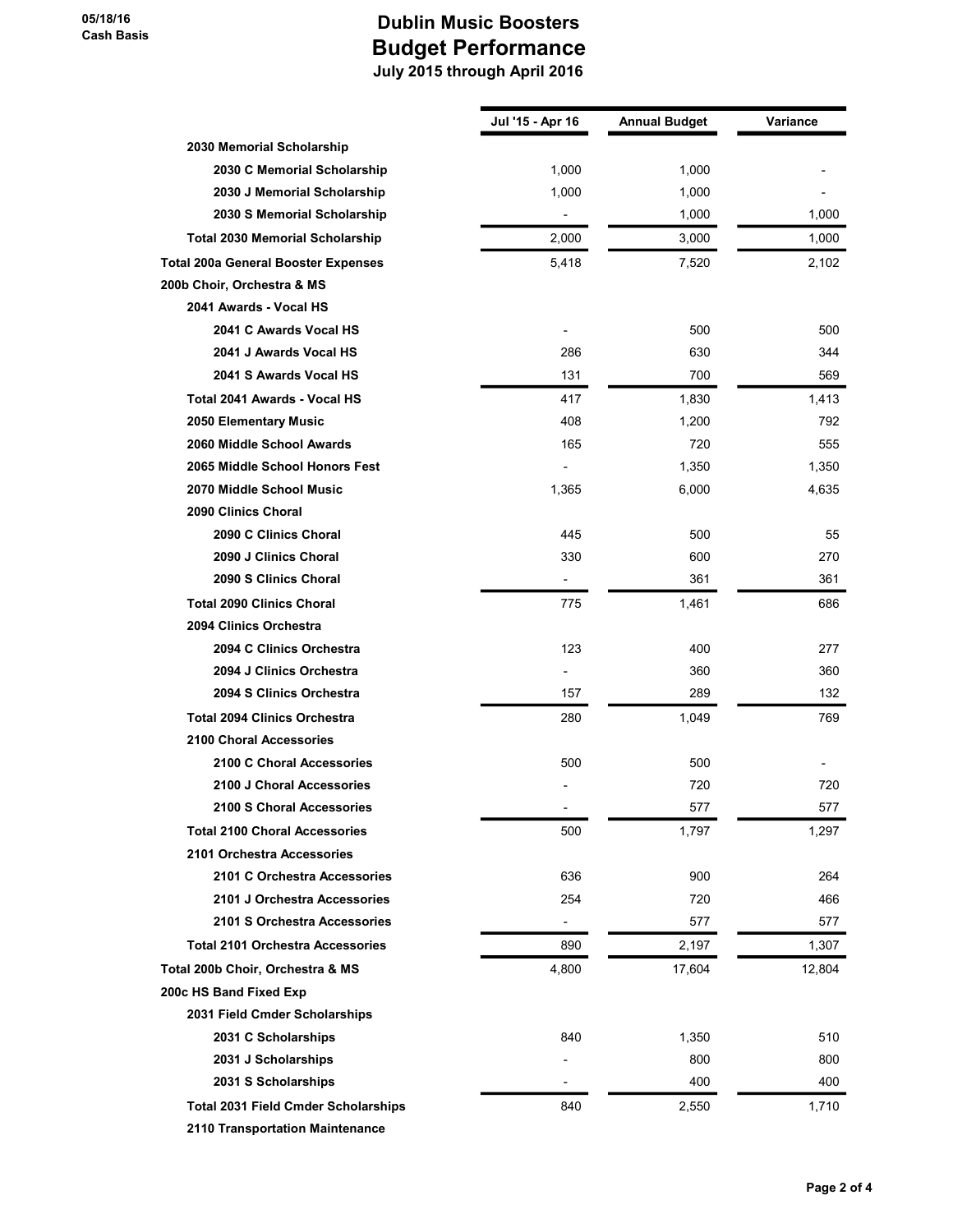|                                              | Jul '15 - Apr 16         | <b>Annual Budget</b> | Variance |
|----------------------------------------------|--------------------------|----------------------|----------|
| 2110 C Transportation Maint                  | 23                       | 200                  | 177      |
| 2110 J Transportation Maint                  |                          | 200                  | 200      |
| 2110 S Transportation Maint                  |                          | 160                  | 160      |
| <b>Total 2110 Transportation Maintenance</b> | 23                       | 560                  | 537      |
| 2120 MarchingBand Show Design                |                          |                      |          |
| 2120 C Marching BandShow Design              | 11,000                   | 11,250               | 250      |
| 2120 J Marching BandShow Design              | 6,300                    | 6,300                |          |
| 2120 S Marching BandShow Design              | 7,444                    | 7,000                | (444)    |
| <b>Total 2120 MarchingBand Show Design</b>   | 24,744                   | 24,550               | (194)    |
| Total 200c HS Band Fixed Exp                 | 25,607                   | 27,660               | 2,053    |
| 200d Band Variable Expenses                  |                          |                      |          |
| 2040 Awards - Instrumental HS                |                          |                      |          |
| 2040 C Awards Instrumental HS                | 2,951                    | 600                  | (2, 351) |
| 2040 J Awards Instrumental HS                | 1,801                    | 1,500                | (301)    |
| 2040 S Awards Instrumental HS                | 879                      | 1,500                | 622      |
| <b>Total 2040 Awards - Instrumental HS</b>   | 5,630                    | 3,600                | (2,030)  |
| 2080 Repair / Replacement                    |                          |                      |          |
| 2080 C Repair/Replacement                    | 2,029                    | 4,000                | 1,971    |
| 2080 J Repair/Replacement                    | 635                      | 3,000                | 2,366    |
| 2080 S Repair/Replacement                    | 980                      | 2,000                | 1,020    |
| Total 2080 Repair / Replacement              | 3,644                    | 9,000                | 5,356    |
| 2081 Percussion                              |                          |                      |          |
| 2081 C Percussion                            | 2,385                    | 3,000                | 615      |
| 2081 J Percussion                            | 2,992                    | 3,000                | 8        |
| 2081 S Percussion                            | 1,704                    | 1,500                | (204)    |
| <b>Total 2081 Percussion</b>                 | 7,081                    | 7,500                | 419      |
| 2091 Clinics Marching Band                   |                          |                      |          |
| 2091 C Clinics Marching Band                 | 3,025                    | 2,748                | (277)    |
| 2091 S Clinics Marching Band                 | 3,000                    | 1,000                | (2,000)  |
| <b>Total 2091 Clinics Marching Band</b>      | 6,025                    | 3,748                | (2,277)  |
| 2092 Clinics Flag Corps                      |                          |                      |          |
| 2092 C Clinics Flag Corps                    | 2,850                    | 1,500                | (1, 350) |
| 2092 S Clinics Flag Corps                    | $\overline{\phantom{a}}$ | 1,000                | 1,000    |
| <b>Total 2092 Clinics Flag Corps</b>         | 2,850                    | 2,500                | (350)    |
| 2093 Clinics Concert Band                    |                          |                      |          |
| 2093 C Clnics Concert Band                   | 325                      | 500                  | 175      |
| 2093 J Cinics Concert Band                   | 925                      | 500                  | (425)    |
| 2093 S Cinics Concert Band                   | 550                      |                      | (550)    |
| <b>Total 2093 Clinics Concert Band</b>       | 1,800                    | 1,000                | (800)    |
| 2095 Clinics Jazz                            |                          |                      |          |
| 2095 C Clinics Jazz                          |                          | 400                  | 400      |
| <b>Total 2095 Clinics Jazz</b>               |                          | 400                  | 400      |
| <b>2102 Color Guard Accessories</b>          |                          |                      |          |
| 2102 C Color Guard Accessories               | 6,896                    | 3,500                | (3,396)  |